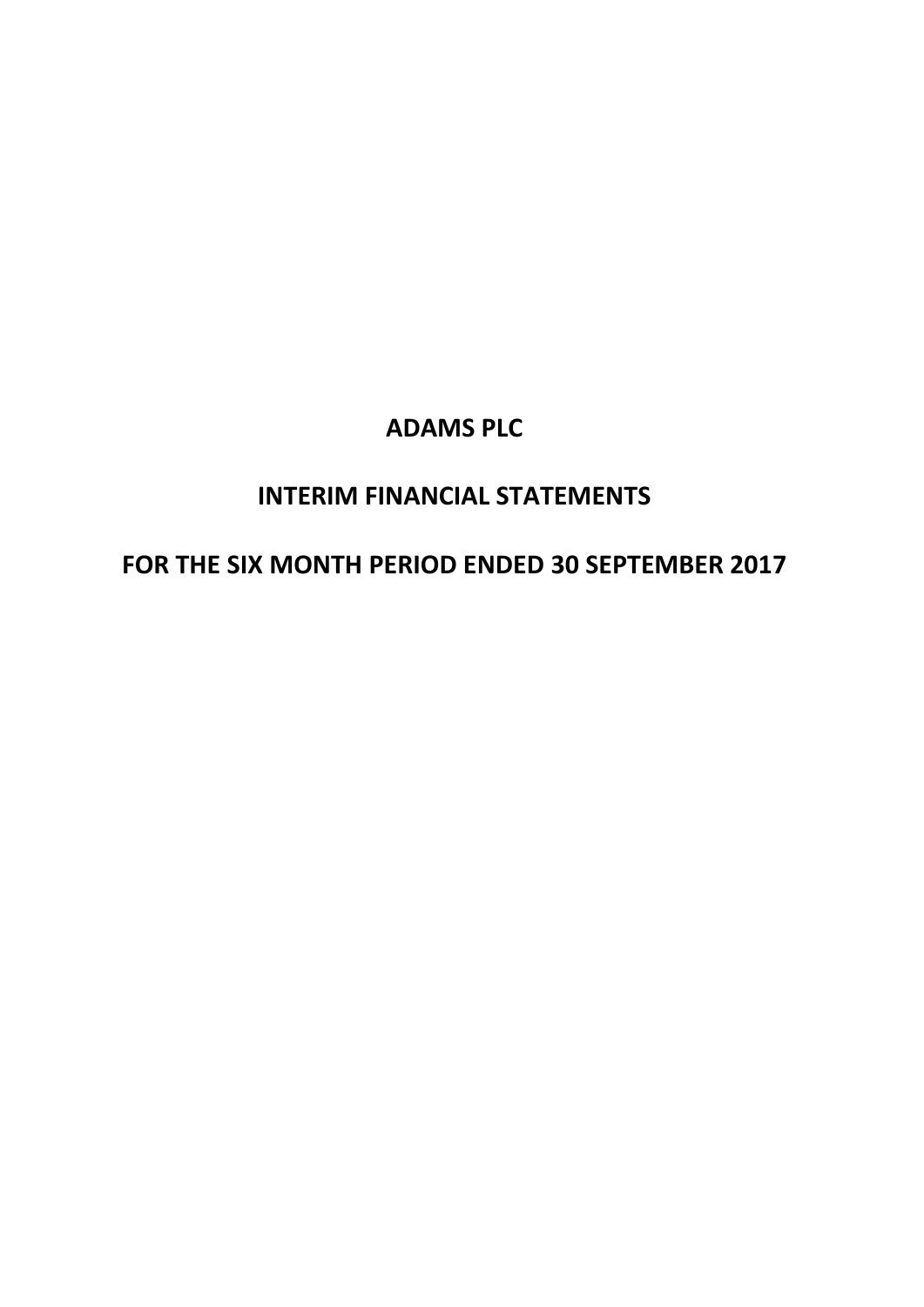## **CONTENTS**

### **Page**

| Company information                         | 1        |
|---------------------------------------------|----------|
| Chairman's statement                        | $2 - 4$  |
| Unaudited statement of comprehensive income | 5.       |
| Unaudited statement of financial position   | 6        |
| Unaudited statement of changes in equity    | 7        |
| Unaudited statement of cash flows           | 8        |
| Notes to the unaudited financial statements | $9 - 11$ |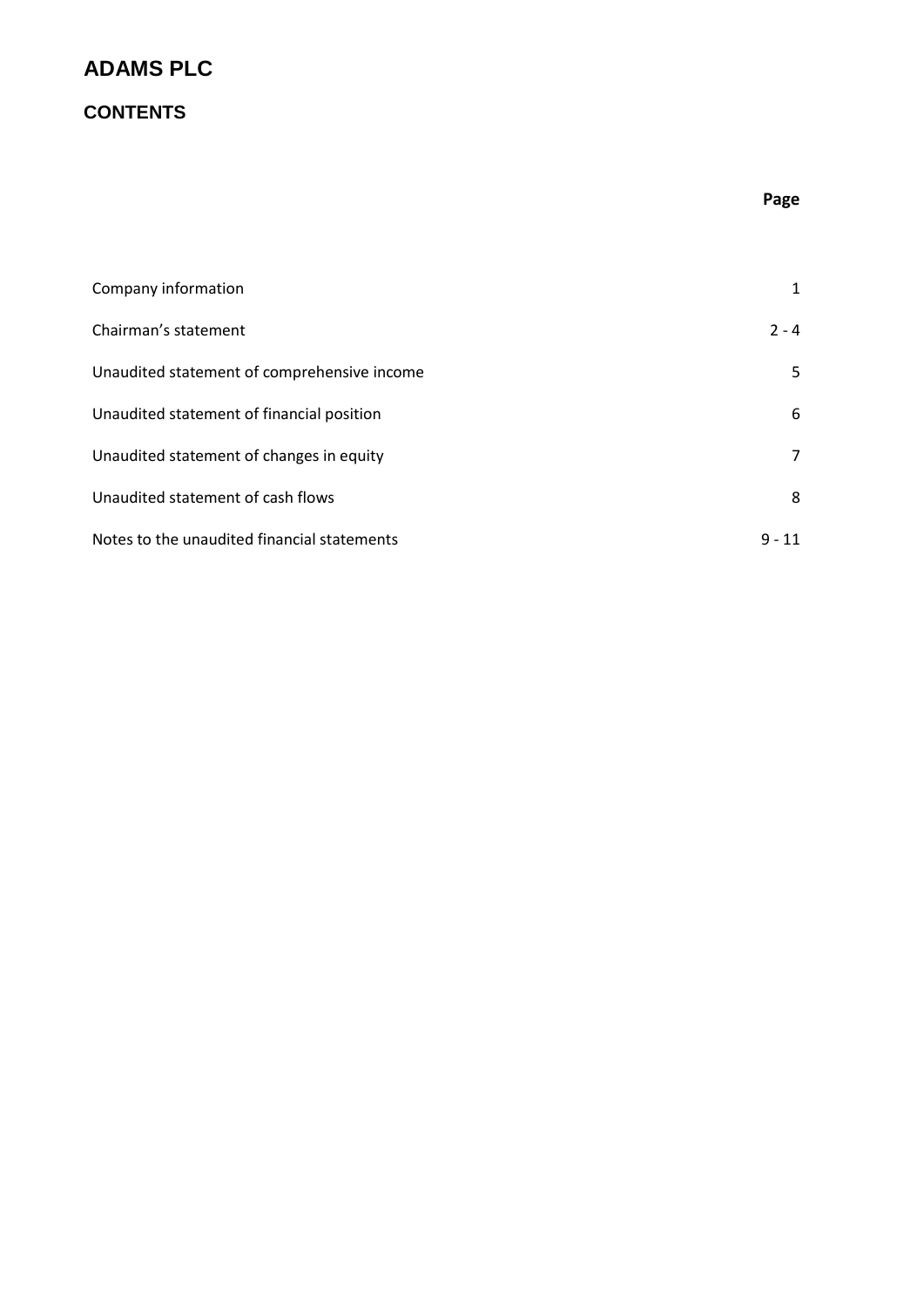## **COMPANY INFORMATION**

| <b>Directors</b>                       | M A Bretherton (non-executive Chairman)<br>N J Woolard (non-executive Director)<br>A R J Mitchell (non-executive Director) |  |
|----------------------------------------|----------------------------------------------------------------------------------------------------------------------------|--|
| <b>Secretary</b>                       | P P Scales                                                                                                                 |  |
| <b>Registrar and Registered office</b> | FIM Capital Limited<br><b>IOMA House</b><br><b>Hope Street</b><br>Douglas<br>Isle of Man<br><b>IM1 1AP</b>                 |  |
| <b>Auditors</b>                        | Jeffreys Henry LLP<br>Finsgate<br>5-7 Cranwood Street<br>London<br>EC1V 9EE                                                |  |
| <b>Nominated Advisor</b>               | <b>Cairn Financial Advisers LLP</b><br>Cheyne House<br>Crown Court<br>62-63 Cheapside<br>London<br>EC2V 6AX                |  |
| <b>Broker</b>                          | Peterhouse Corporate Finance Limited<br>New Liverpool House<br>15 Eldon Street<br>London<br>EC2M 7LD                       |  |
| <b>Crest Agent</b>                     | <b>Share Registrars Limited</b><br>The Courtyard<br>17 West Street<br>Farnham<br>Surrey<br>GU9 7DR                         |  |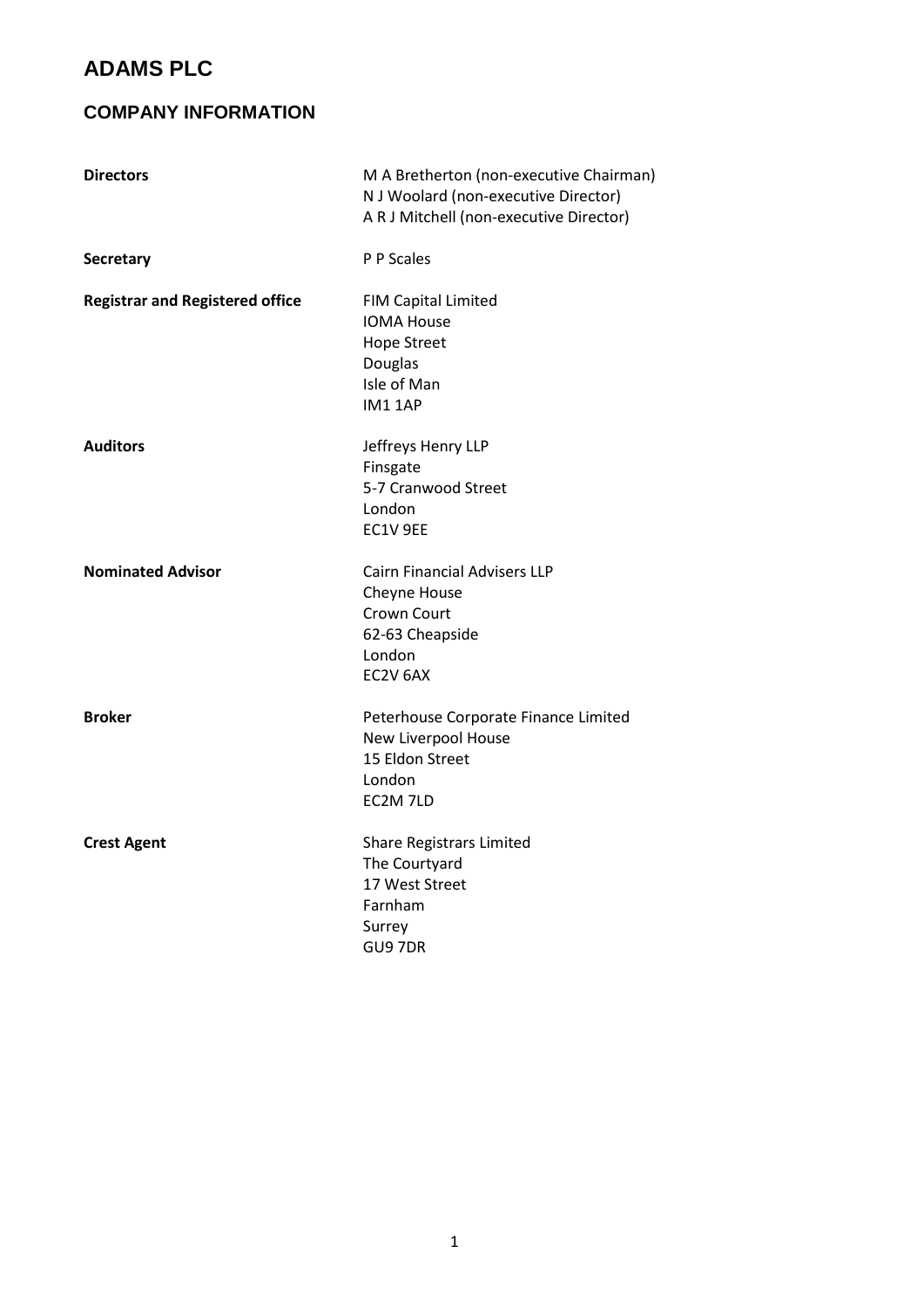## **CHAIRMAN'S STATEMENT**

## **FOR THE 6 MONTH PERIOD TO 30 SEPTEMBER 2017**

Adams Plc ("Adams or the Company") generated a gross investment return of €24,000 in the half year ended 30 September 2017 which resulted in loss after tax of €98,000 after deduction of overheads and other costs. This compares to an investment return of €127,000 in the half year to 30 September 2016 and with a corresponding profit after tax of €24,000.

In June 2017, the Company raised cash of €1,116,000 (after expenses) pursuant to a share subscription open offer.

During the six months ended 30 September 2017, the Company spent  $\epsilon$ 1,036,000 on a new equity investment in Petrofac Limited which is listed on the Main Market of the London Stock Exchange. In addition, the Company generated cash proceeds of €84,000 from the partial realisation of an existing investment.

Adams held 6 investments at 30 September 2017 comprising 5 quoted and 1 unquoted holding for which the total investment carrying value at 30 September 2017 was €2,066,000 (31 March 2017: €1,101,000 represented by 4 quoted and 1 unquoted holding).

The Company had cash balances of €89,000 at 30 September 2017, compared to cash balances of €41,000 at the previous 31 March 2017 year end.

Net assets attributable to holders of Adams at 30 September 2017 were €2,132,000 (equivalent to €0.0258 per share) versus €1,114,000 at 31 March 2017 (equivalent to €0.0270 per share). The €1,018,000 increase in net assets in the 6 months to 30 September 2017 is attributable to proceeds from the issue of shares of €1,116,000, partially offset by the loss after tax of €98,000 in the period.

#### **Underwritten open offer and majority shareholder controlled undertaking**

In order to provide the Company with additional resources with which to fund its investment strategy, the Company raised €1,116,000 (after expenses) in June 2017 pursuant to an underwritten open offer of 41,276,616 ordinary shares at 2.5p per share. Under the open offer, existing shareholders had an opportunity to subscribe for new shares at the 2.5p issue price by taking up their respective open offer entitlements which were calculated on a pro rata basis to their holding in the existing shares.

The open offer was fully underwritten by the Company's largest shareholder, Richard Griffiths who had an existing holding of 29.9 per cent in the existing shares. Following the open offer, the number of ordinary Adams shares in issue is 82,553,232 and consequent to the subscription and underwriting shares issued to Richard Griffiths, his holding increased to 63.8 per cent.

As a result, Adams is now a controlled undertaking of Richard Griffiths who will, if he so wishes, be able to further increase his interests in Adams shares without making a mandatory offer to the remaining shareholders. Subsequent to the open offer, Richard Griffiths has purchased further Adams shares in the AIM market such that his current holding in the Company is now 73.0 per cent.

The Company, Cairn Financial Advisers LLP (who are the Company's Nominated Advisor) and Richard Griffiths entered into a relationship agreement dated 2 June 2017, which governs the relationship between the Company and Richard Griffiths following the open offer, to ensure that the Company shall be managed independently for the benefit of shareholders as a whole.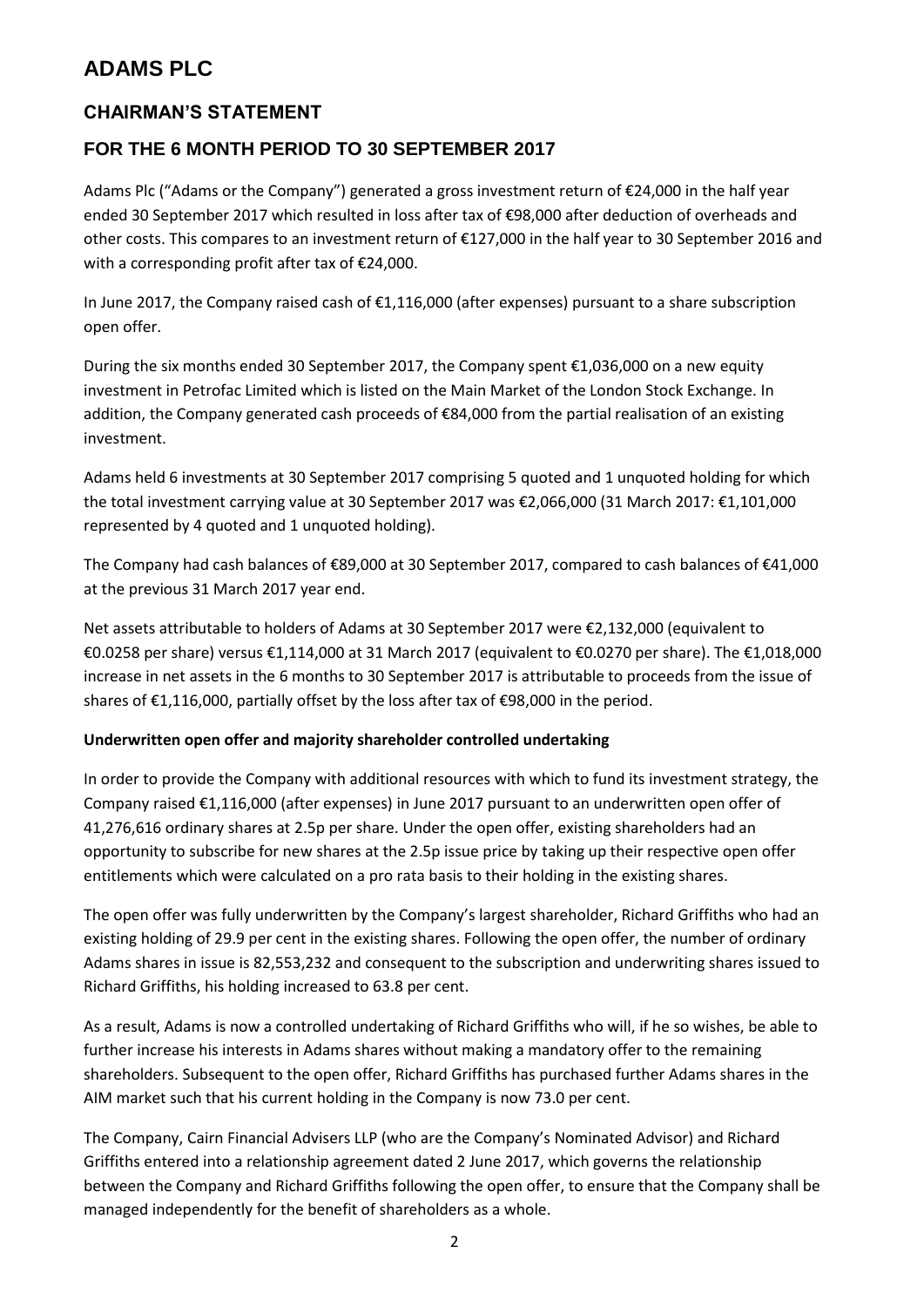### **CHAIRMAN'S STATEMENT**

## **FOR THE 6 MONTH PERIOD TO 30 SEPTEMBER 2017**

#### **Business model and change of investing policy**

On 8 September 2017, shareholders approved a proposal by the Company's directors to revise the investing policy to one which provides the Board with a broader, more flexible approach to creating shareholder value. The existing policy at that time was focused on targeting undervalued or precommercialisation projects and assets in the biotechnology sector, whilst also considering opportunities in the wider technology and other sectors.

Under the revised investing policy, the Board will seek to acquire interests in special situation investment opportunities that have an element of distress, dislocation, dysfunction or other special situation attributes and that they perceive to be undervalued. The principal focus will be in the small to middlemarket capitalisation sectors in the UK or Europe, but the directors will also consider possible special situation opportunities anywhere in the world if they believe there is an opportunity to generate added value for shareholders.

#### **Events subsequent to 30 September 2017**

On 5 October 2017, Adams sold its entire remaining holding of shares in GVC Holdings plc on the Main Market of the London Stock Exchange for a total cash consideration of £584,400.

On 16 November 2017, Adams received cash of £74,620 for its entire holding of shares in Imagination Technologies Group Plc consequent to the acquisition of that company by Canyon Bridge Capital Partners LLC under a recommended cash offer at a price of 182 pence per share.

The Adams directors intend to reinvest the proceeds of the above disposals in accordance with the Company's investing policy and on 24 November the Company used a part of the proceeds to purchase shares in Eland Oil & Gas plc on the AIM Market of the London Stock Exchange for a total cash consideration of £288,163.

#### **Investments**

The Company currently holds 4 listed investments comprising Petrofac Limited, Eland Oil & Gas plc, Oxford Pharmascience Group Plc and Communisis Plc. In addition, the Company holds shares and loan notes in unquoted Sherwood Holdings Limited, which owns Source Bioscience Plc as its principal asset.

Petrofac is a multinational service provider to the oil and gas production and processing industry. The company designs, builds, operates and maintains oil and gas facilities with a focus on delivering first class project execution, cost control and effective risk management. Petrofac has a 36-year track record and has grown significantly to become a constituent of the FTSE 250 Index. The company has 31 offices and approximately 13,500 staff worldwide, comprising more than 80 nationalities.

Eland is an independent oil and gas company with the principal business objective of identifying, acquiring and developing interests in oil and gas assets in West Africa, focused initially on Nigeria including the prolific Niger Delta.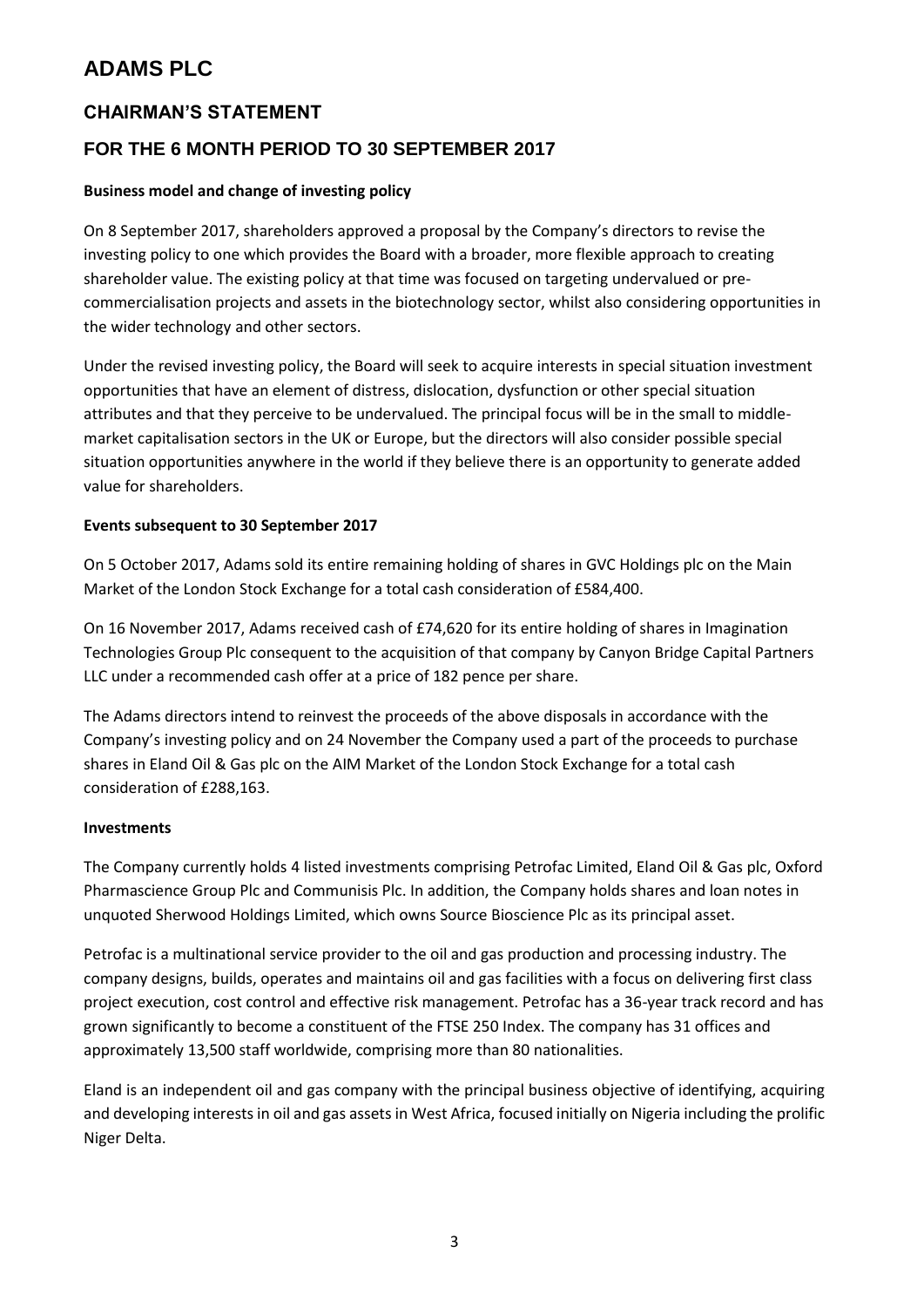## **CHAIRMAN'S STATEMENT**

## **FOR THE 6 MONTH PERIOD TO 30 SEPTEMBER 2017**

Oxford Pharmascience is a drug development group that re-develops approved drugs to make them better, safer and easier to take. The group is currently planning to demerge its existing commercial and development assets, together with cash of around £1.3 million, into a private vehicle, and provide a continued investment in a cash shell seeking to deploy its remaining cash assets of approximately £19.3 million through the reverse acquisition of a new operating business.

Communisis is a leading provider of outsourced digital asset management and personalised customer communication services.

Source Bioscience is an international provider of state of the art laboratory services and products and has an expertise in clinical diagnostics, genomics, proteomics, drug discovery & development research and analytical testing services.

#### **Outlook**

Although the global economic cycle remains supportive of risk assets, the potential for volatility in capital markets remains. In particular, the alarming increase in China's debt and its likely slowing of economic growth and concerns about the direction of US foreign policy and trade reforms, are expected to have implications for the whole global economy. In addition, continued economic uncertainty post the Brexit vote, may impact currently reasonable Eurozone growth prospects.

The Board will, therefore, continue to maintain a highly selective investment approach in these uncertain markets.

Michael Bretherton

Chairman

28 November 2017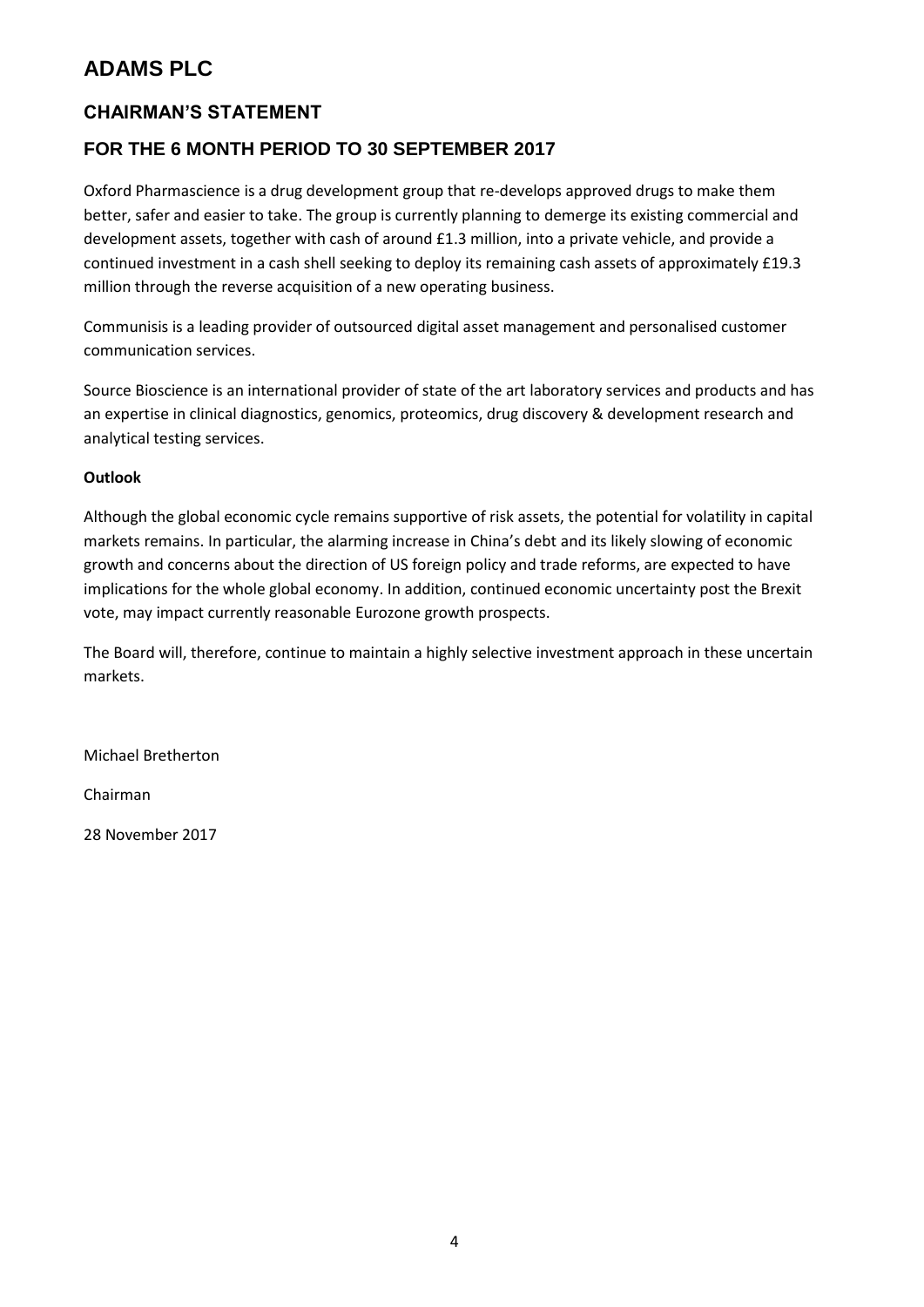## **STATEMENT OF COMPREHENSIVE INCOME**

### **FOR THE 6 MONTH PERIOD TO 30 SEPTEMBER 2017**

|                                                                | <b>Note</b> | 6 months ended<br>30 Sep 2017<br>(Unaudited)<br>€'000 | Year ended<br>31 Mar 2017<br>(Audited)<br>€'000 | 6 months ended<br>30 Sep 2016<br>(Unaudited)<br>€'000 |
|----------------------------------------------------------------|-------------|-------------------------------------------------------|-------------------------------------------------|-------------------------------------------------------|
|                                                                |             |                                                       |                                                 |                                                       |
| Gain on investments                                            | 5           | 8                                                     | 180                                             | 121                                                   |
| Dividend income                                                |             | 16                                                    | 17                                              | 6                                                     |
| <b>Gross investment return</b>                                 |             | 24                                                    | 197                                             | 127                                                   |
| <b>Expenses</b>                                                |             |                                                       |                                                 |                                                       |
| Net foreign exchange loss                                      |             | (36)                                                  | (15)                                            | (15)                                                  |
| Administrative expenses                                        |             | (92)                                                  | (174)                                           | (88)                                                  |
| <b>Operating (loss)/profit</b>                                 |             | (104)                                                 | 8                                               | 24                                                    |
| Interest income                                                |             | 6                                                     | 6                                               |                                                       |
| (Loss)/profit on ordinary activities before<br>taxation        |             | (98)                                                  | 14                                              | 24                                                    |
| Tax on (loss)/profit on ordinary activities                    |             |                                                       |                                                 |                                                       |
| (Loss)/profit for the period                                   |             | (98)                                                  | 14                                              | 24                                                    |
| Total comprehensive (loss)/income for the<br>period            |             | (98)                                                  | 14                                              | 24                                                    |
| (Loss)/earnings per ordinary share<br><b>Basic and diluted</b> | 10          | (0.16)€c                                              | 0.03€c                                          | 0.06€c                                                |

There are no other items of comprehensive income/(loss).

The accounting policies and explanatory notes on pages 9 to 11 form an integral part of the financial statements.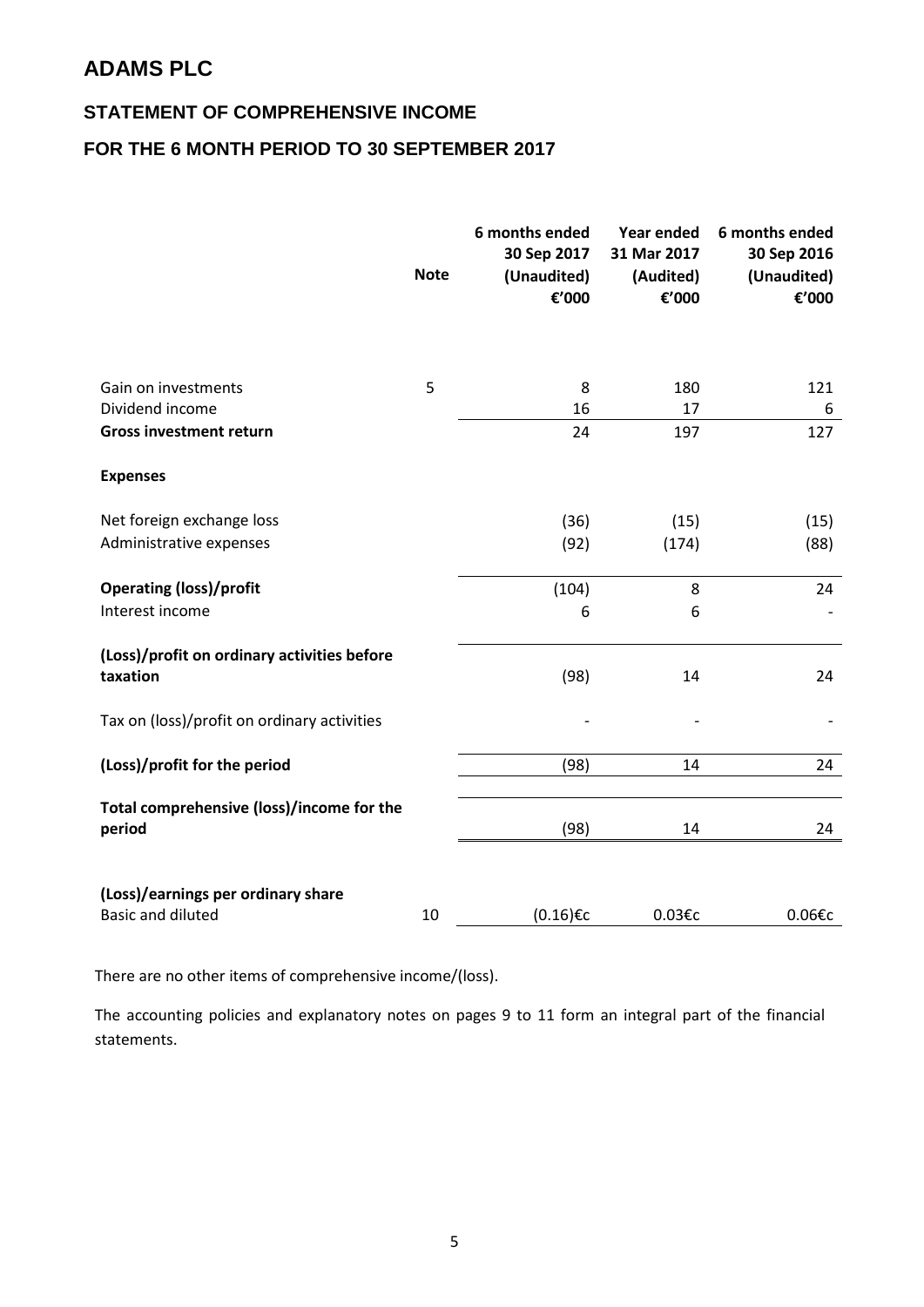### **STATEMENT OF FINANCIAL POSITION**

## **AS AT 30 SEPTEMBER 2017**

|                                 |                | As at<br>30 Sep 2017<br>(Unaudited) | As at<br>31 Mar 2017<br>(Audited) | As at<br>30 Sep 2016<br>(Unaudited) |
|---------------------------------|----------------|-------------------------------------|-----------------------------------|-------------------------------------|
|                                 | <b>Note</b>    | €'000                               | €'000                             | €'000                               |
| <b>Assets</b>                   |                |                                     |                                   |                                     |
| <b>Non-current assets</b>       |                |                                     |                                   |                                     |
| Investments                     | 6              | 2,066                               | 1,101                             | 1,037                               |
| <b>Current assets</b>           |                |                                     |                                   |                                     |
| Trade and other receivables     | $\overline{7}$ | $\mathbf 1$                         | $\overline{2}$                    | 8                                   |
| Cash and cash equivalents       |                | 89                                  | 41                                | 96                                  |
|                                 |                | 90                                  | 43                                | 104                                 |
| <b>Total assets</b>             |                | 2,156                               | 1,144                             | 1,141                               |
| <b>Liabilities</b>              |                |                                     |                                   |                                     |
| <b>Current liabilities</b>      |                |                                     |                                   |                                     |
| Trade and other payables        | 8              | (24)                                | (30)                              | (17)                                |
| <b>Total liabilities</b>        |                | (24)                                | (30)                              | (17)                                |
| Net current assets              |                | 66                                  | 13                                | 87                                  |
|                                 |                | 2,132                               | 1,114                             | 1,124                               |
| <b>Net assets</b>               |                |                                     |                                   |                                     |
| <b>Equity</b>                   |                |                                     |                                   |                                     |
| Called up share capital         | 9              | 826                                 | 413                               | 413                                 |
| Share premium                   | 9              | 1,819                               | 1,116                             | 1,116                               |
| Retained earnings deficit       |                | (513)                               | (415)                             | (405)                               |
| <b>Total shareholder equity</b> |                | 2,132                               | 1,114                             | 1,124                               |

The accounting policies and explanatory notes on pages 9 to 11 form an integral part of the financial statements.

The interim report on pages 5 to 11 was approved and authorised for issue by the Board of Directors on 28 November 2017 and signed on its behalf by:

Michael Bretherton **Chairman**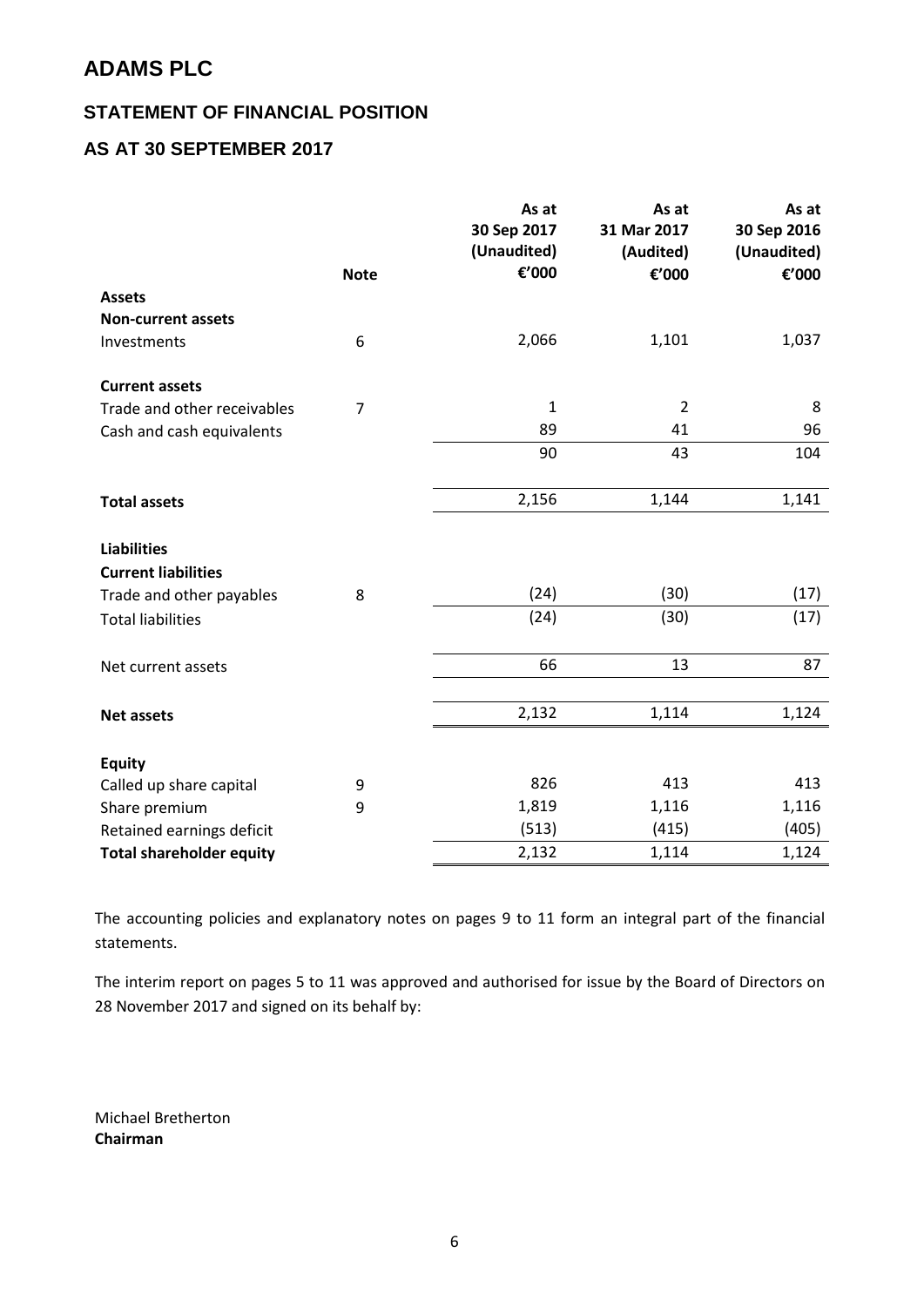### **STATEMENT OF CHANGES IN EQUITY**

## **FOR THE 6 MONTH PERIOD TO 30 SEPTEMBER 2017**

|                                     | <b>Share</b><br><b>Capital</b><br>€'000 | <b>Share</b><br>Premium<br>€'000 | <b>Retained</b><br><b>Earnings</b><br><b>Deficit</b><br>€'000 | <b>Total</b><br>€'000 |
|-------------------------------------|-----------------------------------------|----------------------------------|---------------------------------------------------------------|-----------------------|
| At 31 March 2016                    | 413                                     | 1,116                            | (429)                                                         | 1,100                 |
| Total comprehensive gain for period |                                         |                                  | 24                                                            | 24                    |
| At 30 September 2016                | 413                                     | 1,116                            | (405)                                                         | 1,124                 |
| Total comprehensive loss for period |                                         |                                  | (10)                                                          | (10)                  |
| At 31 March 2017                    | 413                                     | 1,116                            | (415)                                                         | 1,114                 |
| Issue of shares                     | 413                                     | 703                              |                                                               | 1,116                 |
| Total comprehensive loss for period | $\qquad \qquad \blacksquare$            |                                  | (98)                                                          | (98)                  |
| At 30 September 2017                | 826                                     | 1,819                            | (513)                                                         | 2,132                 |

Share capital is the amount subscribed for shares at nominal value.

Share premium represents the excess of the amount subscribed for share capital over the nominal value of these shares net of share issue expenses.

Retained earnings deficit represents the cumulative losses of the Company attributable to equity shareholders.

The accounting policies and explanatory notes on pages 9 to 11 form an integral part of the financial statements.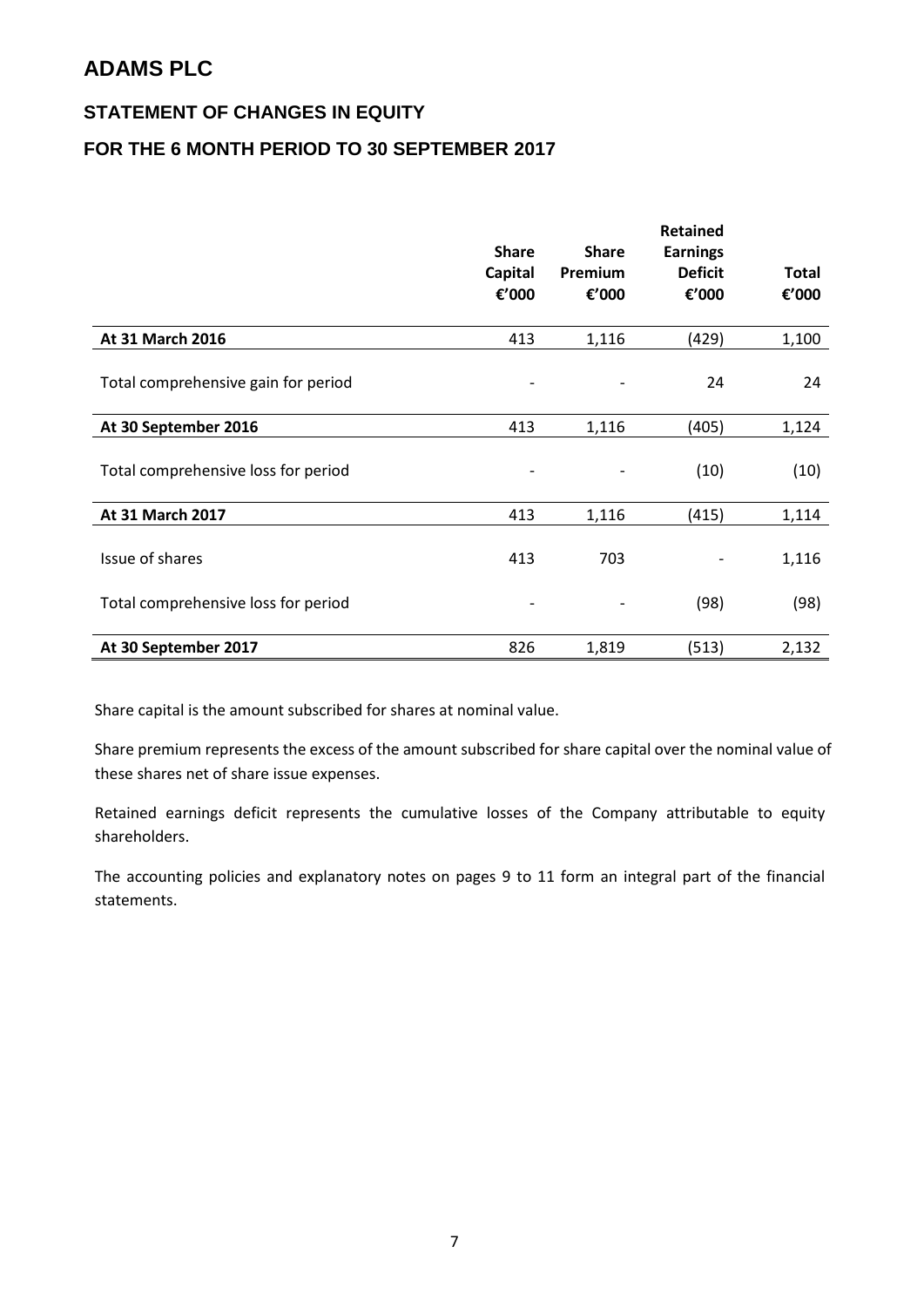### **STATEMENT OF CASH FLOWS**

## **FOR THE 6 MONTH PERIOD TO 30 SEPTEMBER 2017**

|                                                    | 6 months<br>ended<br>30 Sep 2017<br>(Unaudited)<br>€'000 | Year<br>ended<br>31 Mar 2017<br>(Audited)<br>€'000 | 6 months<br>ended<br>30 Sep 2016<br>(Unaudited)<br>€'000 |
|----------------------------------------------------|----------------------------------------------------------|----------------------------------------------------|----------------------------------------------------------|
| (Loss)/profit for the period                       | (98)                                                     | 14                                                 | 24                                                       |
| Unrealised gain on revaluation of investments      | (10)                                                     | (166)                                              | (107)                                                    |
| Realised loss/(gain) on disposal of investments    | 2                                                        | (14)                                               | (14)                                                     |
| Decrease/(increase) in trade and other receivables | 1                                                        | 1                                                  | (5)                                                      |
| Decrease in trade and other payables               | (6)                                                      | (2)                                                | (15)                                                     |
| Net cash outflows from operating activities        | (111)                                                    | (167)                                              | (117)                                                    |
| Cash flows from investing activities               |                                                          |                                                    |                                                          |
| Proceeds from sales of investments                 | 84                                                       | 175                                                | 65                                                       |
| Purchase of investments                            | (1,041)                                                  | (225)                                              | (110)                                                    |
| Net cash used in investing activities              | (957)                                                    | (50)                                               | (45)                                                     |
| <b>Cash flows from financing activities</b>        |                                                          |                                                    |                                                          |
| Issue of ordinary share capital                    | 413                                                      |                                                    |                                                          |
| Issue of premium share capital, net of costs       | 703                                                      |                                                    |                                                          |
| Net cash generated from financing activities       | 1,116                                                    | $\overline{a}$                                     |                                                          |
| Net increase/(decrease) in cash and cash           |                                                          |                                                    |                                                          |
| equivalents                                        | 48                                                       | (217)                                              | (162)                                                    |
| Cash and cash equivalents at beginning of period   | 41                                                       | 258                                                | 258                                                      |
| Cash and cash equivalents at end of period         | 89                                                       | 41                                                 | 96                                                       |

The accounting policies and explanatory notes on pages 9 to 11 form an integral part of the financial statements.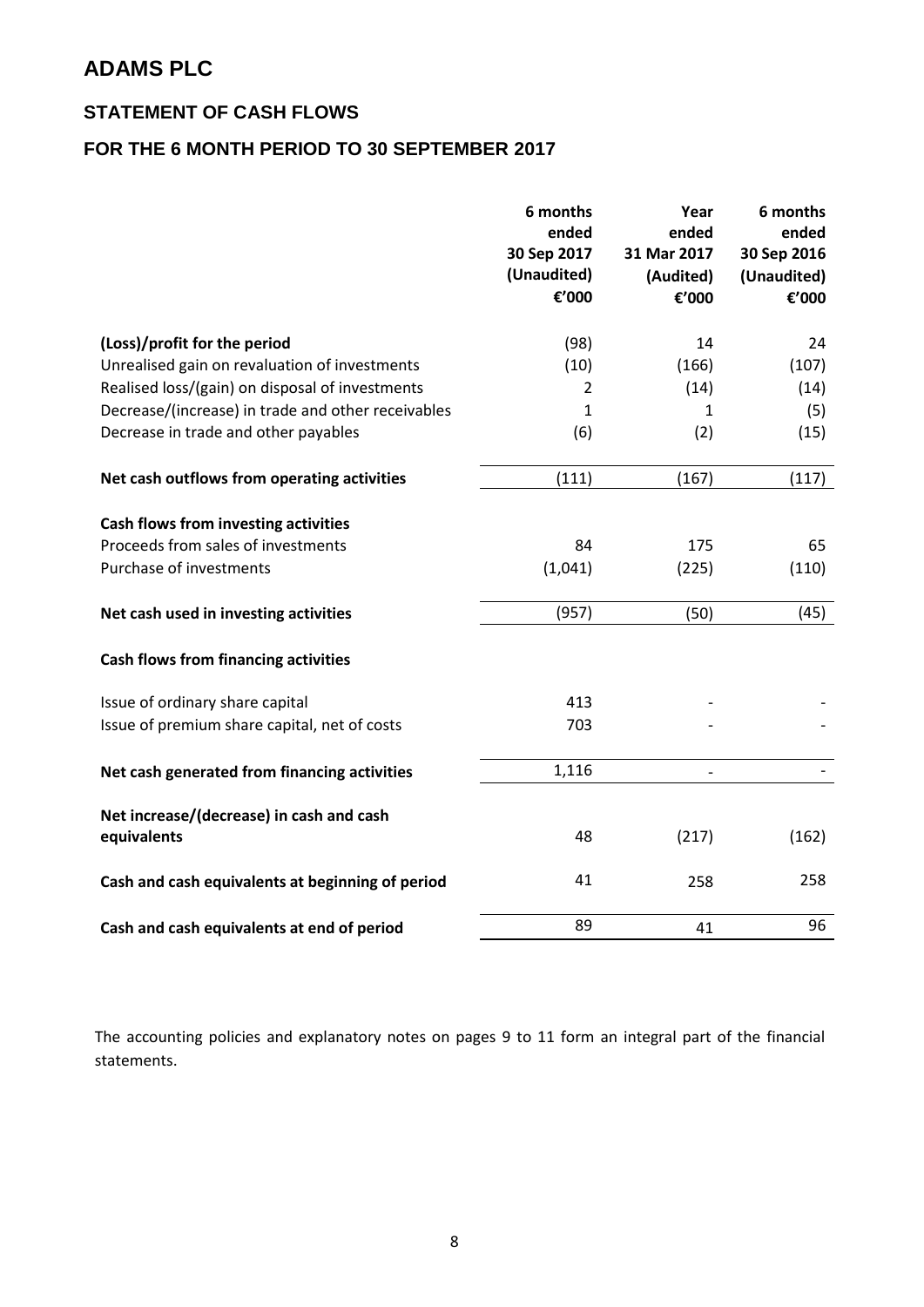### **NOTES TO THE STATEMENT OF FINANCIAL STATEMENTS**

#### **FOR THE 6 MONTH PERIOD TO 30 SEPTEMBER 2017**

#### **1 General information**

Adams Plc is a company incorporated in the Isle of Man and is listed on the AIM market of the London Stock Exchange.

#### **2 Basis of preparation**

The interim financial statements of Adams Plc are unaudited condensed financial statements for the six months ended 30 September 2017. These include unaudited comparatives for the six months ended 30 September 2016 together with audited comparatives for the year ended 31 March 2017.

These interim condensed financial statements have been prepared on the basis of the accounting policies expected to apply for the financial year to 31 March 2018 which are based on the recognition and measurement principles of International Financial Reporting Standards (IFRS) as adopted by the European Union (EU). The financial statements have been prepared under the historical cost convention. The Company's presentation and functional currency is Euros.

The interim financial statements do not include all of the information required for full annual financial statements and do not comply with all the disclosures in IAS 34 'Interim Financial Reporting', and should be read in conjunction with the Company's annual financial statements to 31 March 2017. Accordingly, whilst the interim statements have been prepared in accordance with IFRS, they cannot be construed as being in full compliance with IFRS.

The preparation of financial statements in conformity with IFRS as adopted by the EU requires the use of certain critical accounting estimates. It also requires management to exercise its judgement in the process of applying the Company's accounting policies.

#### **3 Going concern**

Information on the business environment, financial position and the factors underpinning the Company's future prospects and portfolio are included in the Chairman's Statement. The Directors confirm that they are satisfied that the Company has adequate resources to continue in business for the medium term based on the current liquid resources available. For this reason, they continue to adopt the going concern basis in preparing the financial statements.

#### **4 Significant accounting policies**

The accounting policies adopted are consistent with those followed in the preparation of the annual financial statements of Adams Plc for the year ended 31 March 2017 which received an unqualified audit opinion. A copy of these financial statements are available on the website at [www.adamsplc.co.uk.](http://www.adamsplc.co.uk/)

#### **5 Segment reporting**

Operating segments for Adams Plc are reported based on the financial information provided to the Board, which is used to make strategic decisions. The Directors are of the opinion that under IFRS 8 – 'Operating segments' the Company has only one reportable segment, being Investment return. The Board assesses the performance of the operating segment based on financial information which is measured and presented in a manner consistent with that in the financial statements.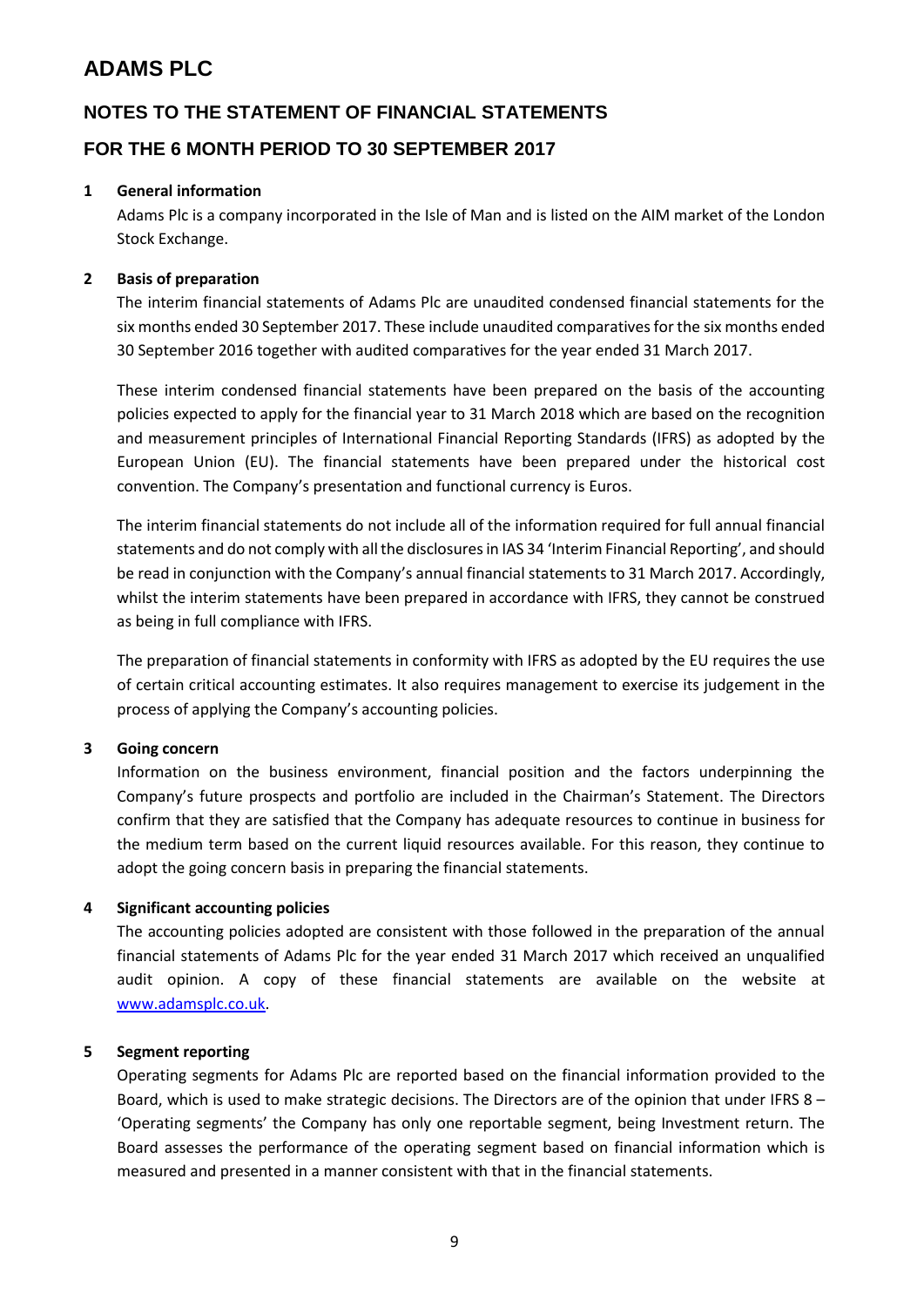### **NOTES TO THE STATEMENT OF FINANCIAL STATEMENTS**

### **FOR THE 6 MONTH PERIOD TO 30 SEPTEMBER 2017 (continued)**

#### **5 Segment reporting (continued)**

The principal sources of revenue for the Company in the period to 30 September 2017 were as follows:

|                                     | 6 months ended |                 | Year ended 31 6 months ended |
|-------------------------------------|----------------|-----------------|------------------------------|
|                                     | 30 Sep 2017    | <b>Mar 2017</b> | 30 Sep 2016                  |
|                                     | € $'000$       | € $'000$        | € $'000$                     |
| Unrealised gain on investments      | 10             | 166             | 107                          |
| Realised (loss)/gain on investments | (2)            | 14              | 14                           |
| <b>Total gain on investments</b>    | 8              | 180             | 121                          |

#### **6 Investments**

An analysis of movements in the value of the Company's investments is as follows:

|                                                          | Quoted<br><b>Equity</b> | <b>Unquoted</b><br><b>Equity</b> | <b>Unquoted</b><br>Loan  |       |
|----------------------------------------------------------|-------------------------|----------------------------------|--------------------------|-------|
|                                                          | <b>Shares</b>           | <b>Shares</b>                    | <b>Notes</b>             | Total |
|                                                          | €'000                   | €'000                            | €'000                    | €'000 |
| Fair value at 31 March 2016                              | 871                     |                                  |                          | 871   |
| Additions at cost                                        | 7                       | 6                                | 97                       | 110   |
| <b>Disposals</b>                                         | (51)                    |                                  | -                        | (51)  |
| Unrealised gain on the revaluation of investments        | 107                     |                                  | $\overline{\phantom{a}}$ | 107   |
| Fair value at 30 September 2016                          | 934                     | 6                                | 97                       | 1,037 |
| Additions at cost                                        | 102                     |                                  | 13                       | 115   |
| <b>Disposals</b>                                         | (110)                   |                                  | -                        | (110) |
| Unrealised gain on the revaluation of investments        | 59                      | $\overline{\phantom{0}}$         |                          | 59    |
| Fair value at 31 March 2017                              | 985                     | 6                                | 110                      | 1,101 |
| Additions at cost                                        | 1,036                   |                                  | 5                        | 1,041 |
| <b>Disposals</b>                                         | (86)                    |                                  |                          | (86)  |
| Unrealised gain/(loss) on the revaluation of investments | 14                      |                                  | (4)                      | 10    |
| Fair value at 30 September 2017                          | 1,949                   | 6                                | 111                      | 2,066 |

#### **7 Trade and other receivables**

|                                | As at       | As at       | As at       |
|--------------------------------|-------------|-------------|-------------|
|                                | 30 Sep 2017 | 31 Mar 2017 | 30 Sep 2016 |
|                                | €'000       | €'000       | € $'000$    |
| Prepayments and accrued income |             |             | 8           |
|                                |             |             | 8           |

#### **8 Trade and other payables**

|                 | As at       | As at       | As at       |
|-----------------|-------------|-------------|-------------|
|                 | 30 Sep 2017 | 31 Mar 2017 | 30 Sep 2016 |
|                 | €'000       | €'000       | €'000       |
| Trade payables  | 10          | 14          | 12          |
| <b>Accruals</b> | 14          | 16          | 5           |
|                 | 24          | 30          | 17          |

Accruals principally comprise amounts outstanding for ongoing expenses. The carrying amount of trade payables approximates to their fair value.